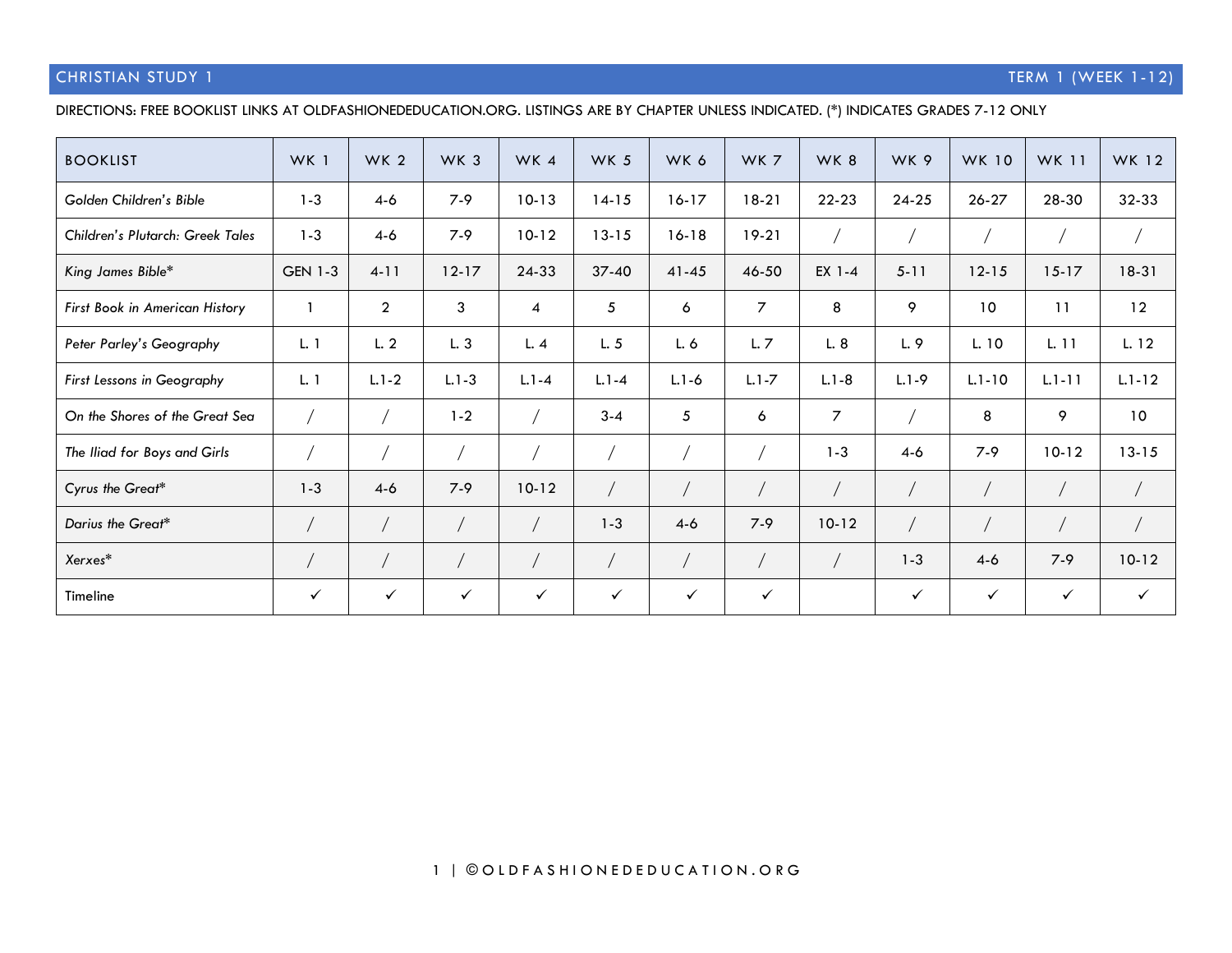## CHRISTIAN STUDY 1 TERM 2 (WEEK 13-24)

| <b>BOOKLIST</b>                | <b>WK 13</b> | <b>WK 14</b> | <b>WK 15</b>         | <b>WK 16</b> | <b>WK 17</b> | <b>WK 18</b>           | <b>WK 19</b> | <b>WK 20</b>                 | <b>WK 21</b>       | <b>WK 22</b> | <b>WK 23</b> | <b>WK 24</b> |
|--------------------------------|--------------|--------------|----------------------|--------------|--------------|------------------------|--------------|------------------------------|--------------------|--------------|--------------|--------------|
| Golden Children's Bible        | 34-35        | 36-37        | $38-41$              | $42 - 44$    | $45 - 49$    | 50-52                  | 53-58        | 59-63                        | 64-66              | 67-71        | 72-75        | 76-77        |
| King James Bible*              | EX32-40      | N 10-14      | $N.20-24$<br>D 32-34 | JOSH1-9      | JUD4-16      | <b>RUTH</b><br>15 1-15 | 1516-26      | 2 S1-9<br>1KING <sub>2</sub> | 1K 3-6,<br>$10-14$ | $[1]$        | $[2]$        | $[3]$        |
| First Book in American History | 13           | 14           | 15                   | 16           | 17           | 18                     | 19           | 20                           | 21                 | 22           | 23           | 24           |
| Peter Parley's Geography       | L. 13        | L. 14        | L. 15                | L. 16        | L. 17        | L. 18                  | L. 19        | L.20                         | L.21               | L. 22        | L.23         | L.24         |
| First Lessons in Geography     | L. 13        | $L.13 - 14$  | $L.13 - 15$          | $L.13 - 16$  | $L.13-17$    | $L.13-18$              | $L.13-19$    | $L.13-20$                    | $L.13-21$          | L. 13-22     | L. 13-23     | $L. 13-24$   |
| On the Shores of the Great Sea | 11           | 12           |                      |              |              |                        |              | 13                           |                    | $\sqrt{2}$   | 14           | 15           |
| The Iliad for Boys and Girls   | $15-17$      | 18-20        | $21 - 23$            | 24-26        |              |                        |              |                              |                    | $\sqrt{2}$   | $\sqrt{2}$   | $\bigg)$     |
| The Odyssey for Boys and Girls |              |              |                      |              | $1 - 3$      | $4-6$                  | $7 - 9$      | $10-12$                      | $13 - 15$          | $16-18$      | $19-21$      | 22-23        |
| Alexander the Great*           | $1 - 3$      | $4-6$        | $7 - 9$              | $10-12$      |              |                        |              |                              |                    |              |              |              |
| Hannibal*                      |              |              | $\sqrt{2}$           |              | $1 - 3$      | $4-6$                  | $7 - 9$      | $10-12$                      | $\sqrt{2}$         | $\sqrt{2}$   | $\sqrt{2}$   | $\sqrt{2}$   |
| Julius Caesar*                 |              |              |                      |              |              |                        |              |                              | $1 - 3$            | $4-6$        | $7 - 9$      | $10-12$      |
|                                |              |              |                      |              |              |                        |              |                              |                    |              |              |              |
|                                |              |              |                      |              |              |                        |              |                              |                    |              |              |              |
|                                |              |              |                      |              |              |                        |              |                              |                    |              |              |              |
| Timeline                       | $\checkmark$ | $\checkmark$ | $\checkmark$         | $\checkmark$ | $\checkmark$ | $\checkmark$           | $\checkmark$ | $\checkmark$                 | $\checkmark$       | $\checkmark$ | $\checkmark$ | $\checkmark$ |

**[1]** 1 Kings 17-18, 1 Samuel 19-21, 2 Kings 2. **[2]** 2 Kings 9-11, 2 Kings 22, Amos 6, Hosea 14, Isaiah 6. **[3]** Isaiah 6-7, 2 Kings 22-23